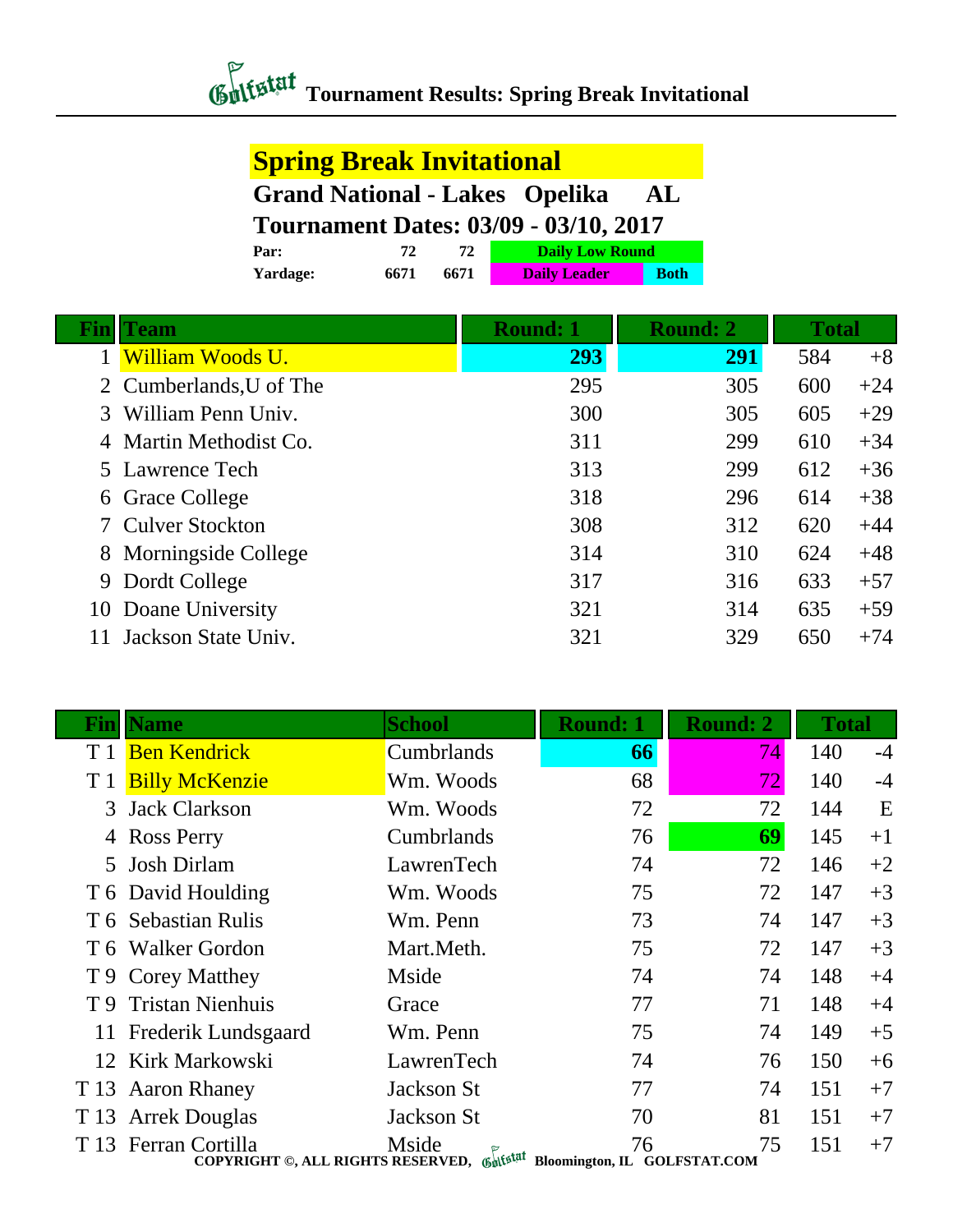## *Chitstat* Tournament Results: Spring Break Invitational

| Finl | <b>Name</b>               | <b>School</b> | <b>Round: 1</b> | <b>Round: 2</b> | <b>Total</b> |
|------|---------------------------|---------------|-----------------|-----------------|--------------|
|      | T 13 Jon Roberson         | ClverStock    | 77              | 74              | 151<br>$+7$  |
| T 17 | <b>Miguel Sanchez</b>     | LawrenTech    | 75              | 77              | 152<br>$+8$  |
|      | T 17 Peter Frederiksen    | Wm. Penn      | 76              | 76              | 152<br>$+8$  |
| T 17 | <b>Ryan Keller</b>        | ClverStock    | 77              | 75              | 152<br>$+8$  |
| T 17 | <b>Tyler Ham</b>          | Grace         | 76              | 76              | 152<br>$+8$  |
| T 21 | Jon Schram                | Grace         | 83              | 70              | 153<br>$+9$  |
|      | T 21 Mark Martin          | Wm. Woods     | 78              | 75              | 153<br>$+9$  |
| T 23 | <b>James Rogers</b>       | Wm. Woods     | 78              | 76              | 154<br>$+10$ |
| T 23 | Kaden Shada               | Doane Univ    | 81              | 73              | 154<br>$+10$ |
|      | T 23 Tyler Turpin         | Mart.Meth.    | 79              | 75              | 154<br>$+10$ |
| T 23 | Will Datuin               | Mart.Meth.    | 80              | 74              | 154<br>$+10$ |
| T 27 | <b>Brad Kane</b>          | Wm. Woods     | 77              | 79              | 156<br>$+12$ |
| T 27 | <b>Michael Murphy</b>     | Cumbrlands    | 77              | 79              | 156<br>$+12$ |
| T 27 | <b>Tate Lowery</b>        | Mart.Meth.    | 78              | 78              | 156<br>$+12$ |
|      | T 27 Will Rushworth       | Wm. Woods     | 79              | 77              | 156<br>$+12$ |
|      | T 31 Kevin Campion        | LawrenTech    | 83              | 74              | 157<br>$+13$ |
|      | T 31 Roger Sack           | Doane Univ    | 76              | 81              | 157<br>$+13$ |
| T 31 | <b>Trent Slone</b>        | Mart.Meth.    | 79              | 78              | 157<br>$+13$ |
|      | T 31 Will Mulder          | Dordt         | 80              | 77              | 157<br>$+13$ |
|      | T 35 Ben Peterson         | Mside         | 77              | 81              | 158<br>$+14$ |
|      | T 35 Hunter Baggett       | ClverStock    | 77              | 81              | 158<br>$+14$ |
|      | T 35 Kyle Colyn           | Dordt         | 78              | 80              | 158<br>$+14$ |
|      | T 35 Tony Kallevig        | Dordt         | 79              | 79              | 158<br>$+14$ |
|      | T 39 Cody Ellis           | Cumbrlands    | 76              | 83              | 159<br>$+15$ |
|      | T 39 Zach Farrer          | LawrenTech    | 82              | 77              | 159<br>$+15$ |
|      | T 41 Brock Hirn           | ClverStock    | 82              | 78              | 160<br>$+16$ |
|      | T 41 Jamie Wilson         | ClverStock    | 77              | 83              | 160<br>$+16$ |
|      | T 41 Matthew Moen         | Dordt         | 80              | 80              | 160<br>$+16$ |
|      | T 44 Zac Kuhlman-Pfeiffer | ClverStock    | 79              | 82              | 161<br>$+17$ |
|      | T 44 Zachary Chegmidden   | Wm. Penn      | 76              | 85              | 161<br>$+17$ |
|      | T 46 Brandon Dizon        | Wm. Penn      | 81              | 81              | 162<br>$+18$ |
|      | T 46 Cody Holck           | Mside         | 83              | 79              | 162<br>$+18$ |
|      | T 48 Cameron Bates        | Grace         | 84              | 79              | 163<br>$+19$ |
|      | T 48 Chad Spencer         | Grace         | 82              | 81              | 163<br>$+19$ |